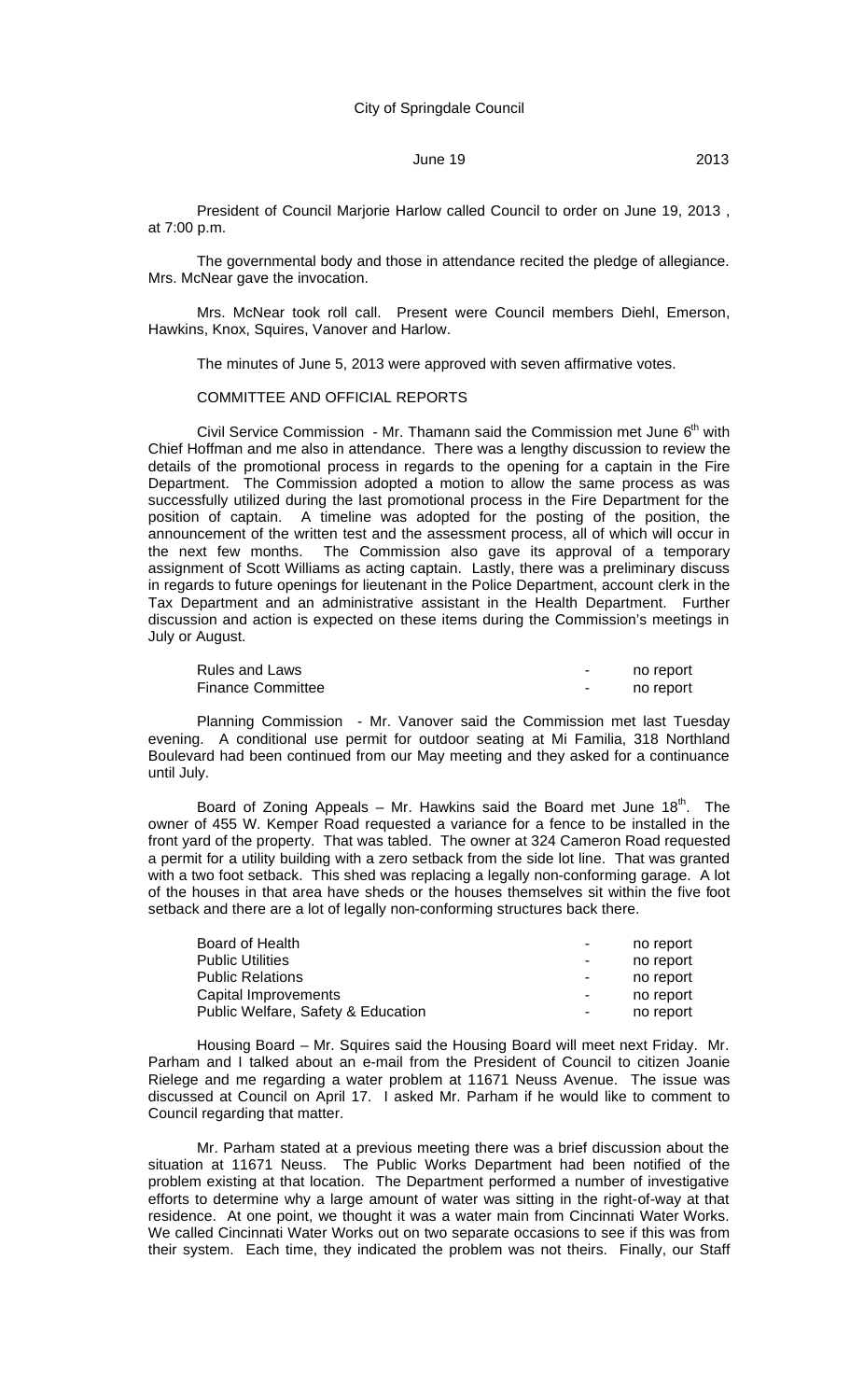# **June 19** 2013

was able to locate a pipe in that general location to be the problem. We are not sure where it originates. We have not been able to locate any plans to identify that pipe. However, it is the source releasing water into this area. Staff connected a six (6) inch PVC pipe approximately sixty (60) feet long to the unknown pipe and ran it to a catch basin removing the standing water from the area. That project was completed this past Tuesday. The water problem should be gone at this point. The contractor we hired to do the work has to come back and finish the restoration. If we find water has developed farther along with this mysterious pipe, that means we will be back out there again.

#### Public Works **Public Works - no report**

O-K-I – Mr. Knox reported OKI met June 13. The Intermodal Coordinating Committee presented a list of prioritized projects. Their recommendations were approved. They extended the Hamilton County Emergency Agency Memorandum and there was an update to the Water Quality Management Plan. I asked the President of Council if I could also report on the Convention Facilities Authority which met June  $7<sup>th</sup>$ . A major part of the meeting was going over roles and responsibilities of the authority of the CFA board. There was discussion of the refinancing of the current outstanding debts of the CFA and there will be a reduced interest rate very similar to what the City did with their bond issue. Later in the meeting there was discussion about addressing the next expansion to the Convention Facility. That should occur about thirteen years from now but in order to prevent what happened seven years ago when everybody had to scramble to come up with the extension we made to the facility, they want to start right now. We have the smallest convention facility building of anyone of the cities of our size so it is incumbent upon us to do something about that. They talked about going north from where they are now or going over the interstate.

Mayor's Report – Mayor Webster said at the next Council meeting on July 17, I will be issuing a proclamation to Showcase Cinemas. They have been with us for forty years and they have a big celebration planned in the month of July. I'll have some other comments when we get to item 10.

Clerk of Council/Finance Director – Mrs. McNear said through the end of May we have \$8.7 million in revenue received, 54 percent of the anticipated budget. If you figure we should have about 8.3 percent per month, that's 41 percent. Our top five reasons for receipts are earnings tax, real estate tax, local government funds, estate tax and paramedic services at about 92 percent. We have had \$6.6 million in expenditures, 37 percent. Using the same 8.3 percent per month for five months, that would be 41 percent. We're shy of spending what we had budgeted so that's great news. Also later in the meeting we will have Resolution R4-2013 which is adopting the tax budget which is an annual filing we do with the County to ensure that we have the tax funds to run the City.

Administrator's Report – Mr. Parham stated relative to the agenda this evening, and R4-2014, somehow our resolutions were not properly numbered. The most recent resolution adopted was identified as Resolution R1-2013 which was a resolution opposing HB 5. We previously had an R1-2013 and an R2-2013. In order to keep our resolution numbers in sequence, and because there was a lot of discussion on the evening in which R1-2013 opposing HB 5 was adopted, and after discussion with the Law Director's office, I think it is appropriate to have a motion tonight to amend R1-2013 opposing HB 5 to be retitled to R3-2013.

Mr. Parham said I'm not sure if everyone receives this but Mr. Vanover has received it. It's from a group called Ohio United which formed to address issues surrounding HB 5 throughout the State of Ohio. I probably receive an e-mail from them each day. In any event, it appears the authors of HB5, Representative Grossman and Representative Henne, are attempting to push this issue through for a vote. It is currently in the House Ways and Means Committee of Chairman Peter Beck from the City of Mason area. Chairman Beck is attempting to look at this and form an analysis as to what is best for not only the tax payers and businesses, but also local jurisdictions. The Ohio United group has requested that each municipality send a letter to their State Representative in support of Chairman Beck. We did forward a copy to our State Representative and each of you should have received a copy.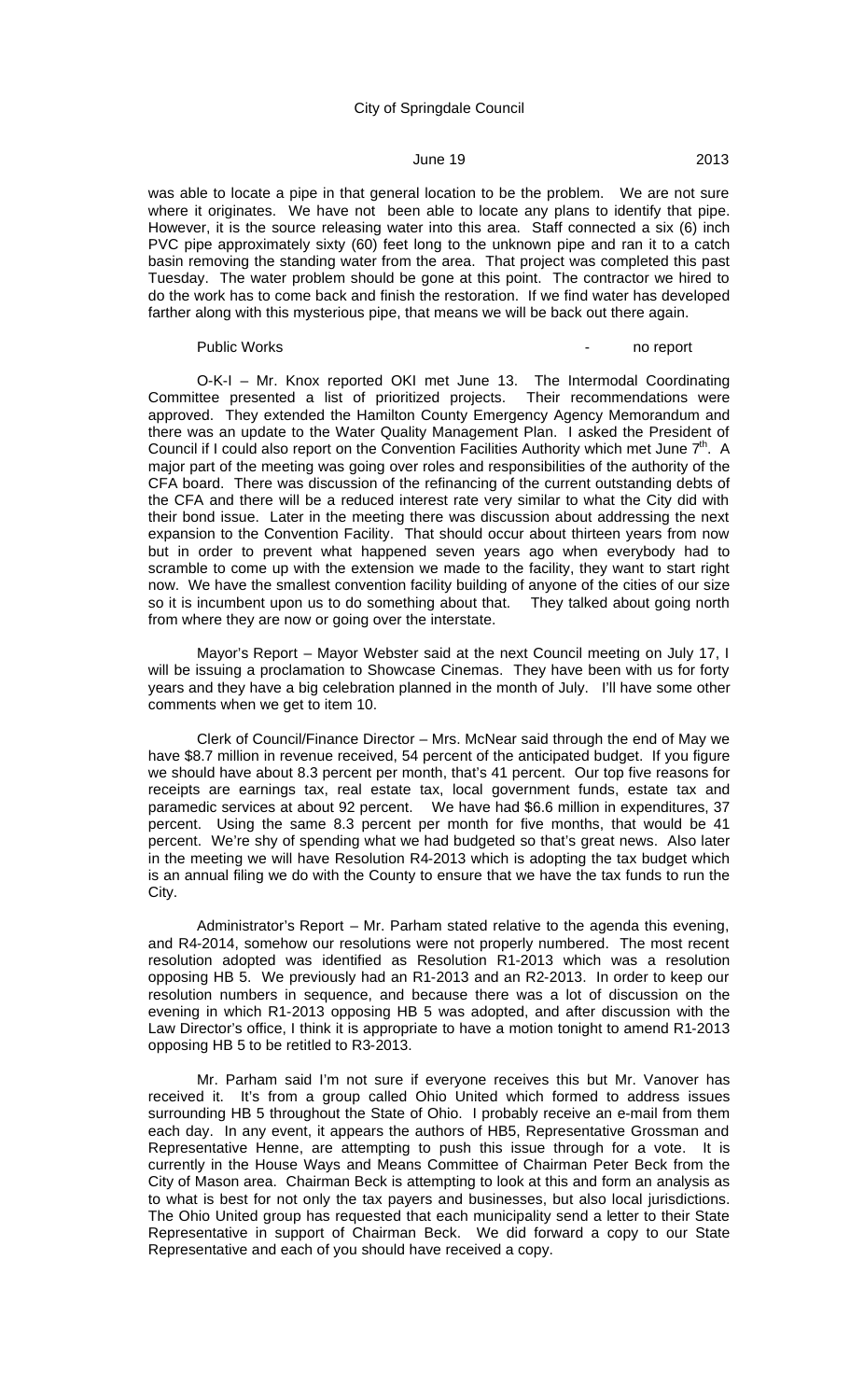Scott Williams said to Mr. Parham, Mr. Thamann, Chief Hoffman, thank you for all the support you have given us in this campaign. I also want to thank all my brothers and sisters here tonight. I'm honored to be here tonight to represent the Fire Department but I stand before you with a heavy heart. In the past eight years, we've lost four wives of firefighters and Karen Bigler is battling cancer now. Steve Coley lost his wife to pancreatic cancer, Joe Lehn lost his wife to breast cancer and a few years ago Chief Hoffman lost his wife. For Joe Lehn we designed the pink tee shirt and personalized it for Gina when she was going through her battle with cancer. We wore those in the month of October to help bring awareness to breast cancer and in memory of Gina. Tonight we have Karen and her family here. Karen is 43 years old and she was diagnosed in February with Stage 4 pancreatic cancer. She is currently undergoing chemotherapy treatments. She's lost about forty pounds already. Karen currently weighs 89 pounds. This is a very painful cancer. It makes the day to day things we take for granted very difficult, just getting out of bed in the morning, eating food and gardening which is her passion. From the beginning of her diagnosis her doctor told her to get the boxing gloves out and let's fight this. The boxing gloves have been her symbol. I want to thank my wife, Melissa, for the design on the back of the shirt. We put the boxing gloves on the back, the word FIRE and we put Karen's initials in each of the cuffs. We chose purple because that is the color for pancreatic cancer. November is pancreatic cancer awareness month but we have chosen to wear these in the month of July instead of our regular duty shirts because July 1<sup>st</sup> Jamie and Karen will be celebrating their eighteenth wedding anniversary. Karen and Jamie, we can't imagine what you're going through. We want to show you that we're 100 percent behind you. Our Firefighters Association along with our Firefighters Union Local 4027 have each voted to give \$500 to help with the financial hardships your family is going through. We've also set up a bank account at Northside Bank and Trust and if anyone wants to donate all you have to do is mention Jamie Bigler's name to one of the tellers and they can help you. Jamie has access to that account and can withdraw money for Jamie has access to that account and can withdraw money for medications or whatever they need. I know it's not a whole lot but we're very glad we're able to do something for you. In addition, we will be selling these tee shirts for \$15 each. Any additional money over the cost of the shirt goes right to Jamie to help with the financial stuff they are going through.

Mrs. Harlow said thank you, that is so awesome and I'm sure it's a real blessing to the family. We will certainly add you to our prayers.

Mrs. McNear said I give my sympathies for the struggle you are about to go through. I can see that you are a very strong family and I also see that you have a lot of support in this room. I think we should have everyone here in purple come up so we can get a picture. I don't think there is anyone in this room that hasn't been touched by cancer in some way. I lost my grandmother to pancreatic cancer and my mother is a breast cancer survivor. I know some of the struggle that you go through. I know you are going to do very well. I can see the strength in you and your family. For all of you who can, please donate to this family.

Mayor Webster said I'd like to tell Karen and Jamie they are certainly in our prayers. We certainly will remember you daily. I would like to say a few words to our Fire Department. I think this is just absolutely marvelous that you have this kind of support group behind you. It just speaks volumes about the character of the men and women who serve in this Fire Department. Thank you very much for not only being great firefighters and EMTs but also great humanitarians. God speed and good luck to you.

Mr. Diehl said I'd like to suggest that during our July meeting we all wear purple shirts.

Mrs. Harlow said thank you firefighters for coming out and supporting this family and being part of our community. That's what makes our community so great.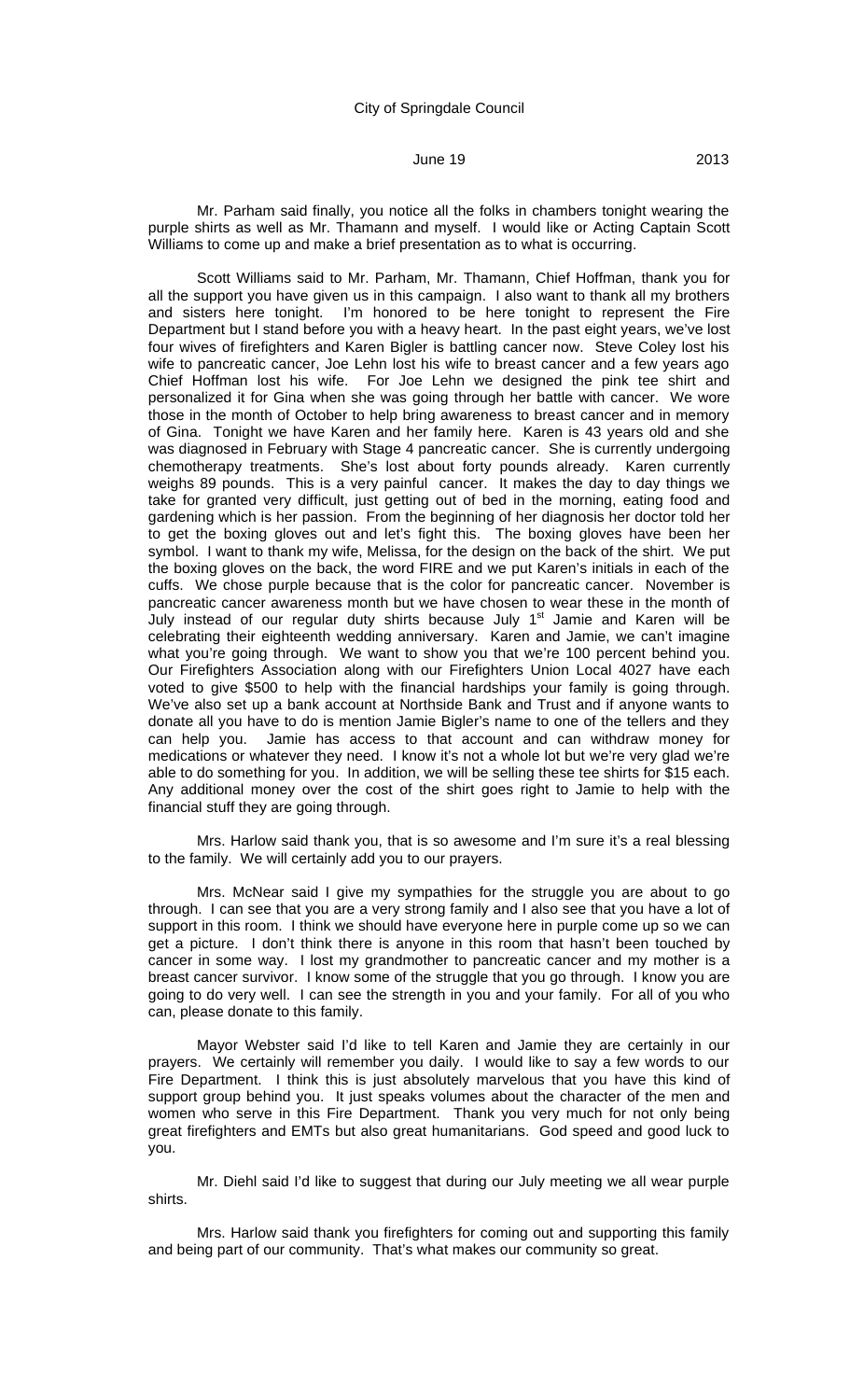Mr. Parham said I would like to point out that Karen's father is also here this evening. He just recently retired from the Blue Ash Police Department. I believe her older brother is here as well as Jamie and Karen's daughter. We understand that you have your immediate family, your Springdale Fire Department family, and you also your City of Springdale family. If there is anything we can do for you, please let us know.

Law Director's Report - The Contract of the Contract of the Contract of the Contract of the Contract of the Contract of the Contract of the Contract of the Contract of the Contract of the Contract of the Contract of the Co

Engineer's Report – Mr. Shvegzda said on the 2013 street program, legislation is before Council tonight to award that contract to Adleta Construction. We are looking at a mid July start time for that project with completion October 11. The SR 4 paving project is substantially complete. The SR 747/I-275 infield drainage correction project work has been underway in preparation for the major part of the work and the installation of the replacement storm sewer has begun this week.

#### COMMUNICATIONS - none

# COMMUNICATIONS FROM THE AUDIENCE

Julie Matheny stated the Farmer's Market will not be taking place on July  $4<sup>th</sup>$  this year. It will be on Wednesday, July 3<sup>rd</sup> at the same time, same place.

# INTRODUCTION OF NEW EMPLOYEES

Mr. Parham said this evening we have two new employees who have joined the organization, one in the Recreation Department and one in the Tax Department. The Tax Department replacement is due to a retirement earlier this year. In the Recreation Department we made a shift from restaffing a third Assistant Recreation Director position. The Department previously had three assistant recreation directors. We chose to create the position of Recreation Programmer. At this time, I going to have Mr. Greg Karle step forward first.

Greg Karle, Parks and Recreation Director, introduced Charlie Wilson. Mr. Karle stated Charlie came to work with us June 3 as Recreation Programmer. This is a new position for us and the responsibilities will be youth and adult sports programming for pre-school up to high school, and the special events associated with those age groups. Charlie is from Albany, Ohio. He attended Ohio University and received his bachelor's degree in Recreation Management. During his high school and college time he worked for the City of Athens and their Recreation Department and gained a lot of valuable experience there, particularly in aquatics. He moved on to the Marietta Family Y and served as their program director. I know this employment process took quite a bit longer than we anticipated. With all sincerity I say it was worth the wait. We are very impressed with Charlie and how he has performed so far. I think he has the skill, the knowledge and the background that is going to find him to be very successful in this position and serve us well in the community for many years to come.

Mrs. Harlow said we welcome you, Charlie, and hope you will make Springdale part of your family.

Jeff Williams, Finance Officer and Tax Commissioner introduced Joyce Roehm, Administrative Secretary in the Tax Department. Diana Nickley, who had been in the department for eighteen years retired and so began the long search to find a replacement. After numerous applications and a long interview process, we chose Joyce Roehm. Joyce is a graduate of the University of Cincinnati in Finance and Southeast Missouri State in Accounting. She has prior experience in mortgage banking, telemarketing, inventory and ordering, cake decorating and most recently was employed at Target. She currently lives in Liberty Township and has two kids.

Mayor Webster said welcome to the Springdale family. We've heard a lot of good things about both of you. I'm sure you're going to be very successful in your careers. When we advertise for these jobs we'll have 200 to 300 people apply for a single position so you ought to feel very honored that you survived the selection process and all the drills you were put through. Welcome to the City family and good luck to you.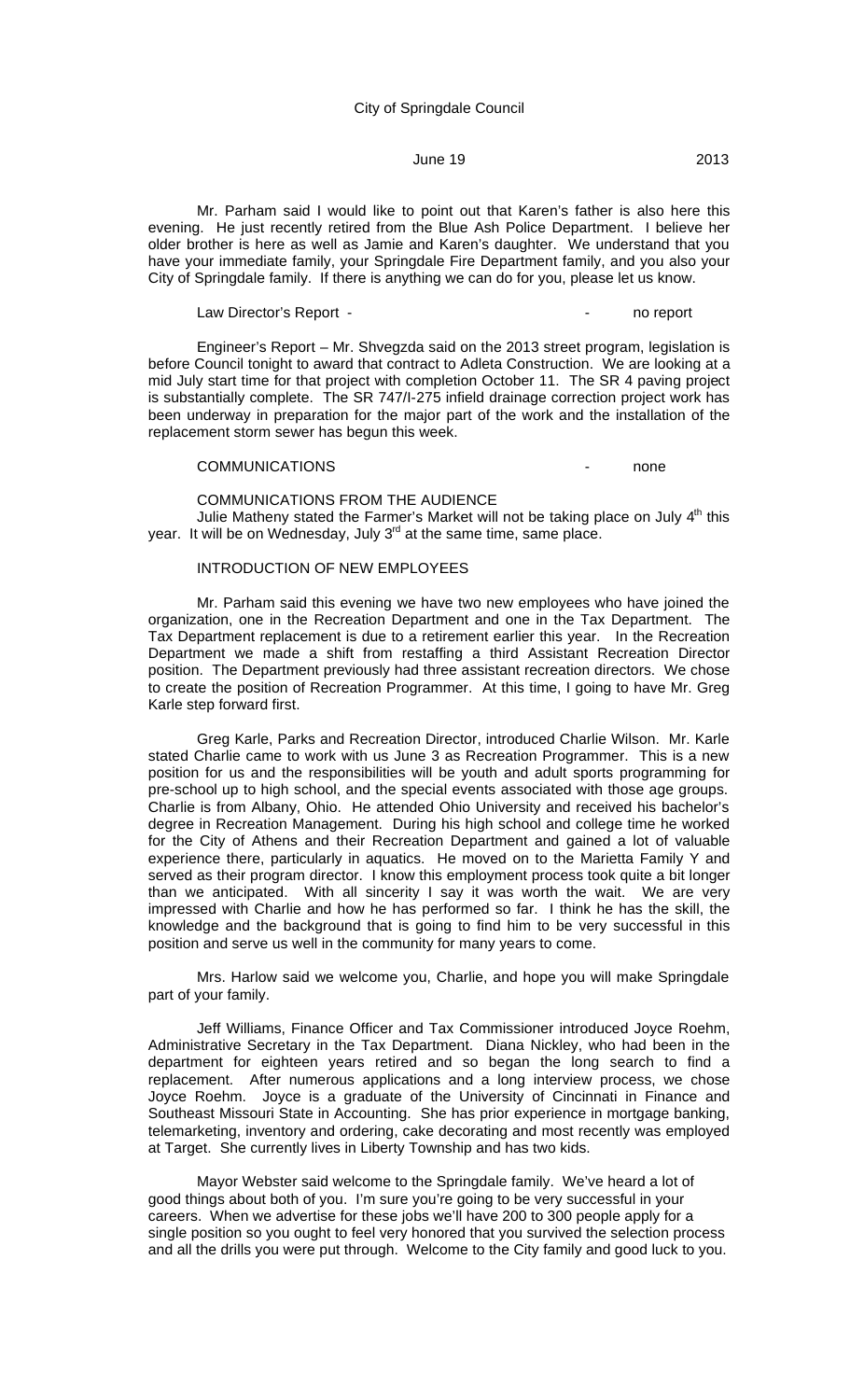#### PRESENTATION–INFECTIOUS DISEASE CONTROL – DR. JUDITH FEINBERG

Mayor Webster stated at the last meeting in May we reported on a presentation that the Springdale Board of Health had gotten from Dr. Judith Feinberg, Professor of Medicine at the University of Cincinnati. It dealt with the treatment of infectious disease. We asked Council to allow Dr. Feinberg to make a presentation so that you would be on the same knowledge level as the Board of Health. It's with great pleasure that I introduce Dr. Judith Feinberg.

Dr. Feinberg said I am delighted to be able to speak to you tonight about a really compelling public health problem that we're seeing all over this county and this area. Dr. Feinberg gave a slide presentation. She said this slide shows a dramatic increase in the number of items submitted to the Hamilton County Coroner's crime lab that had been identified as containing heroin or being heroin or being associated with an arrest for heroin. You can see from the early part of this decade through 2010 there has been a dramatic increase in the number of confiscated items related to heroin. Along with this enormous increase in the injection of heroin, we've seen a dramatic increase in the number of people who have been diagnosed with hepatitis C which is readily transmitted by sharing needles. Hepatitis C is a huge problem because 85 percent of the people who get Hepatitis C will go on to get chronic Hepatitis C and eventually develop cirrhosis and the possibility of liver cancer and liver disease which can only be dealt with by a liver transplant. It's an enormous burden to the public health. The problem we're encountering is not only the people who shoot up drugs have bad infectious diseases that they give to other people, but they leave needles in public places and this puts a lot of people who are first responders at great risk and harm of developing these diseases, police, firemen, emergency medicine, services, sanitation workers, parks and recreation workers and children who are just curious and pick up things that they find. About three months ago a sanitation worker in Cincinnati was emptying a garbage can at Findley Market and was stuck with a needle. He developed acute hepatitis C. The health risks become acute, then chronic hepatitis C, acute and then chronic hepatitis B, which is not as much a problem as hepatitis C is, HIV, and then you can get bacterial infections at the place where you're punctured if you encounter a needle. The people who shoot up drugs are at risk for all of these problems as well as these life threatening bacterial infections that typically take six to eight weeks of intravenous antibiotics in a hospital and then nursing home to be cured of them. We conducted a survey and then a focus group in 2009 of about 150 people. In addition to injecting drugs they all had sexual habits that put them at risk. This included some very young 13 to 18 year olds. They are primarily male and primarily white. This epidemic is primarily in white men. Drug use starts at an incredibly early age. Only in the very youngest group did they inject cocaine before, but in every other age group the first drug they tried was heroin. When you ask addicts where they find needles most of them say they find them in public spaces or they get them from friends and family or they steal them from a treatment facility. They don't exactly treat the syringes they find in a particularly sterile way. They either do nothing or they clean them in ways that are inadequate to kill the viruses and germs that are on these syringes.

Dr. Feinberg showed slides of needles found in public places in the area. Bethesda North is the hospital that receives the most people who die of an overdose death. This underscores the fact that this is an extremely dispersed problem in this region. It's not an Over the Rhine or downtown problem. This is a problem in all of the communities and we have seen high school kids come in to be treated for acute hepatitis C who live in counties north of Butler and Warren, some really rural areas.

There are many different remedies you can have to this problem of narcotic abuse and narcotic overdose and the infections that the use of these needles brings to the people who do the shooting up and to people who encounter the needles. One proposed solution to do this is to develop a syringe exchange program (SEP). There is tremendous literature about this that shows that syringe exchange programs reduce the transmission of HIV and viral hepatitis. In studies that look at the impact of a syringe exchange program on substance abuse, it does not promote substance abuse but quite the opposite. It gets people into treatment because there is that development of trust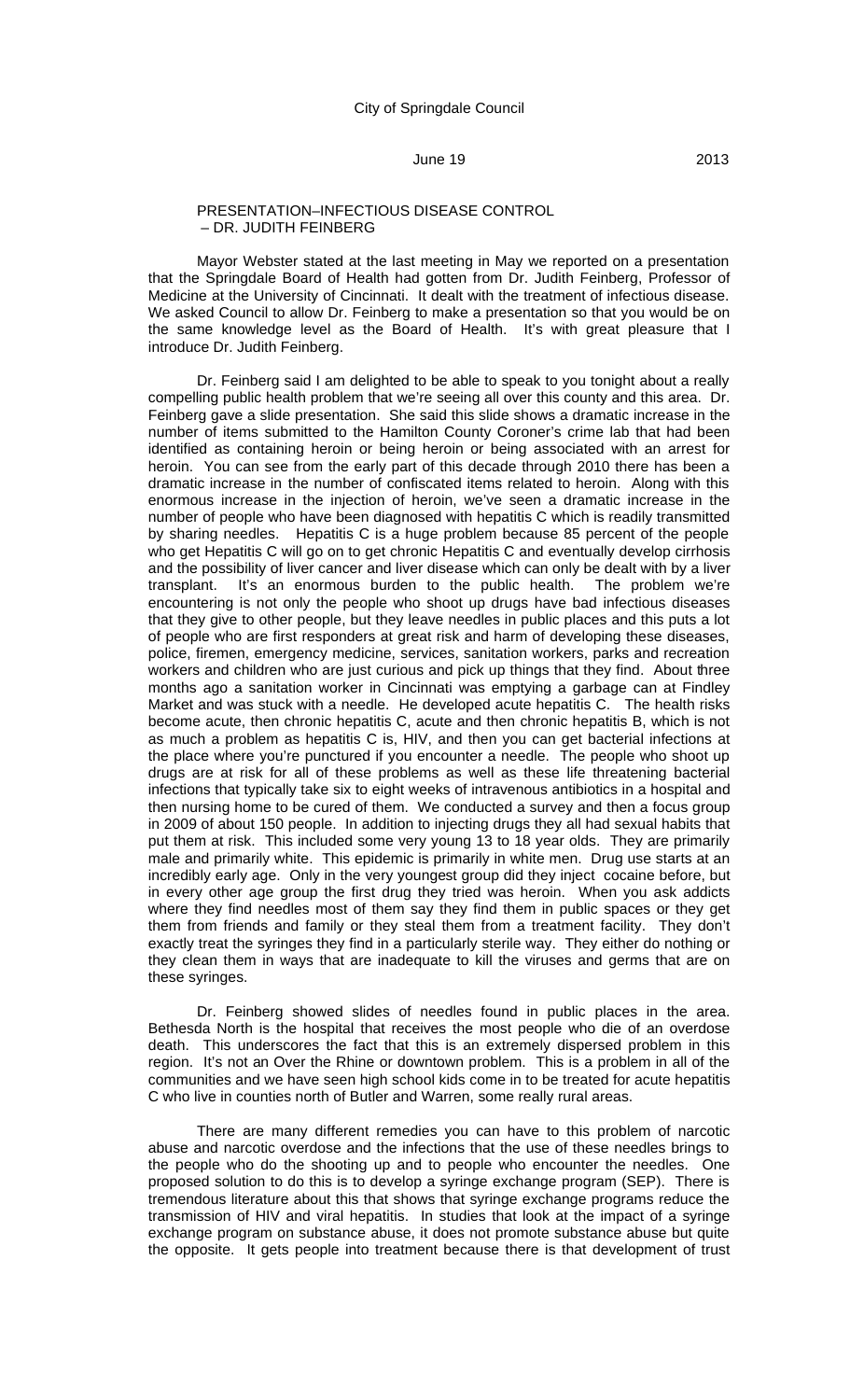between the syringe exchange program workers and the people coming to get a clean needle for a dirty one. It doesn't lead to an increase in crime. Chief Mathis can speak to this too. He's also done some research about this. There is absolutely no evidence that having a syringe exchange program with clean sterile syringes available induces people to start shooting up. People aren't waiting for a needle exchange to become heroin addicts. It just doesn't work that way. People will shoot up whether they have clean needles or not but clean needles are important to protect the public. The reason this works is when you do the one for one exchange, that confers a real value to the syringes lying around in the community. People who shoot up drugs wind up policing the streets and public areas. They pick up these needles and bring them in to be exchanged. Then you have this terrific outcome where you are protecting your first responders and other public workers like parks and recreation, sanitation and children who will tend to want to pick them up. What we've been working on for several years is a needle exchange program here in metropolitan Cincinnati. We've called it the Cincinnati Exchange Program and we propose to do a one for one syringe exchange. We would educate addicts and hand out kits for naloxone, a drug that brings people back to life after they've stopped breathing from a heroin overdose. You screw a nasal adapter on the syringe of naloxone and spray it into someone's nostrils and they wake up. In 2011 in Hamilton County we had a death from narcotic overdose every other day – 189 people died. While narcotics addiction is a terrible thing, it is a disease that is treatable. You can get people into treatment. As people become interested in it, we would refer them to mental health services and drug treatment programs. We would do rapid tests on site for HIV and hepatitis C. We would also hand out condoms and brochures on practicing safer sex. We would link people to medical care and we were proposing to do this with a customized recreational vehicle because this is really a dispersed problem so the idea of having a brick and mortar location when you really want to be able to reach people all over this area. We would go to the places where the need is great and there has been the approval of the public health officials and an agreement with the law enforcement community. There are many things that need to be done to curtail narcotics abuse. We have a Hamilton County based group called the Response to the Opiod Epidemic and we have people working on community awareness, community safety, naloxone for overdoses. The cost of injection drug use in the medical sense is enormous. Some people wind up needing heart surgery from infection in their valves. This is an extremely cost effective approach to a public health problem. There are two bills in the State legislature now. The current Ohio law is that the stuff people use to inject with is drug paraphernalia and that's illegal. But we can put that statute in abeyance if the public health authority in a given jurisdiction says we have a public health emergency. We really need to do something about this. Then the law permits an agreement with the local law enforcement that there is a safe zone around the syringe exchange, whatever that is; 1,000 feet, 1,500 feet so people feel safe going to and from the exchange because nobody is going to bring their dirty needles if they think they are going to be arrested on the way in or out. HB 92 authorizes the syringe exchange program. HB 170 has been introduced that is going to allow naloxone to be given to family of drug users who can revive the overdosed person. I am here to not only tell you the extent of the problem but to ask for your support. Here in Springdale you have the problem too. You are part of the regional epidemic. We'd like to get your agreement to move forward with this, to have the public health commissioner sign an emergency order per Ohio law and then to work with Chief Mathis and other law enforcement officials to create a way that we can ensure that people coming to and from the syringe exchange can do that safely. It doesn't exempt people outside that zone. It just enables people to be able to come and do this. There are 187 syringe exchanges in the United States. The scope of the public health problem is so enormous and I'm really hoping that we here in this area can be 188.

Mayor Webster said we can entertain questions now or we also have two safety chiefs here. I'd like for them to share their experiences as to what exposure we've had.

Fire Chief Mike Hoffman said we kind of come in toward the tail end of situations. We're called when there is an emergency and there has been a third party individual who can call 911. Naloxone which we call by the trade name Narcan is something we carry on our paramedic units. It's a drug to reverse the effects of the narcotic. It's a respiratory depressant. It's a sedative. The main way we use Narcan is intravenous. A quicker way is nasally. One milligram up each nostril is another way that works quickly.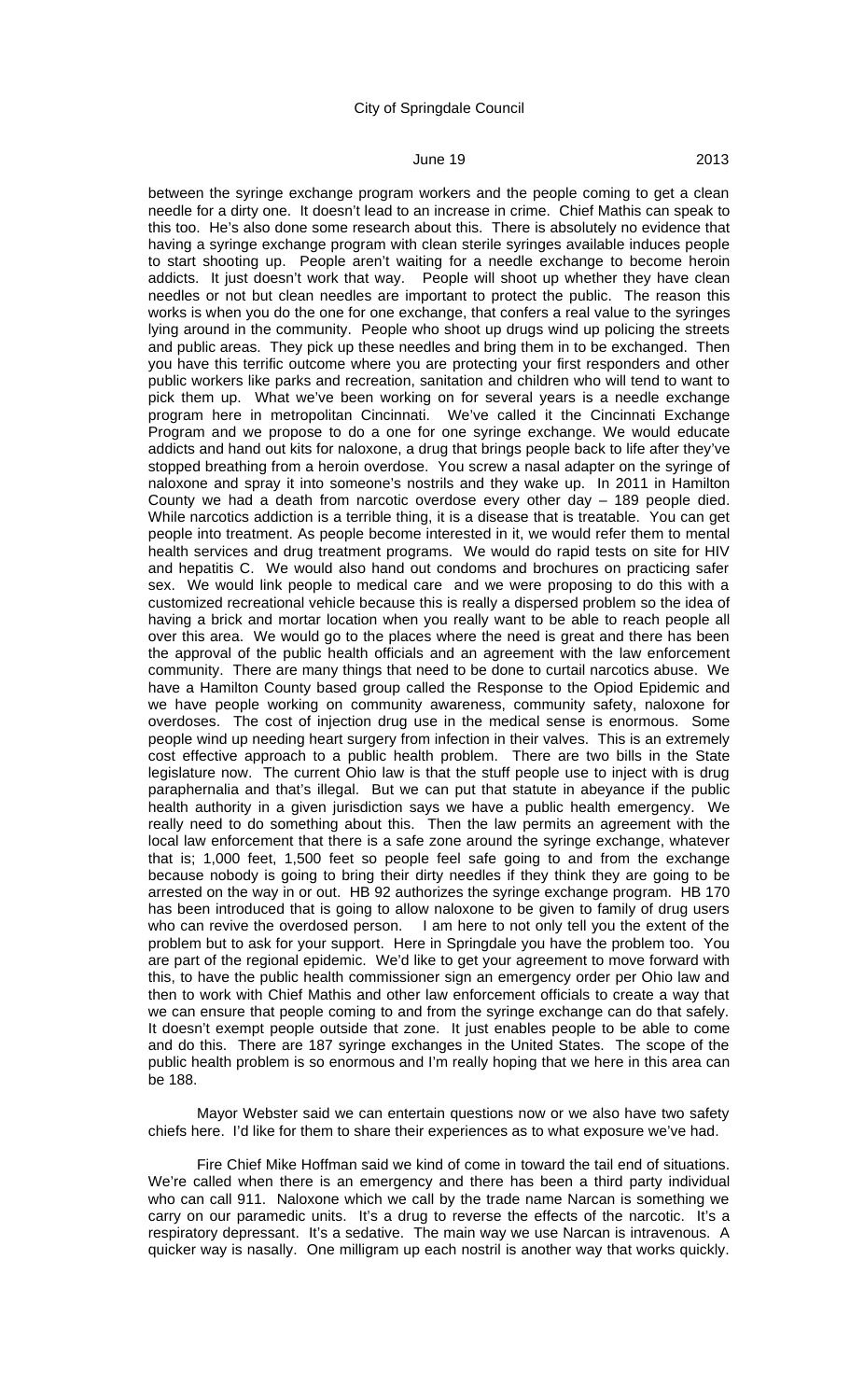We make a lot of overdose runs. We don't know they are narcotic overdoses unless someone there tells us that. If the patient is conscious and willing to tell us then we can verify it. If a family member is there we can verify it that way as well. The numbers I have are actually fairly low because we can't confirm it's a narcotic overdose. I went back to 2008 and 2009 and we had none. In 2010 we had six confirmed narcotic overdoses. Five out of those six were heroin. In 2011 we went back to zero and in 2012 we had seven. The majority of those were heroin overdoses. We have found patients in residences, in bathrooms in stores, in their vehicles at Tri-County Mall, wherever they get their fix is where they wind up. So far in 2013 we've had four confirmed narcotic calls and three out of four were heroin. Out of the seventeen confirmed narcotic calls we've made, when we have used Narcon, probably three or four of those nasally was the way to go. When you do it nasally it takes about three minutes. Intravenously it takes effect in about two minutes. My research showed mainly males in their twenties are the primary users of heroin.

Police Chief Mike Mathis stated the information I'm going to give is not a Springdale problem. It's a regional problem, a national problem. I don't want to give the impression that things have gone off the hook here in Springdale but it's just gotten worse everywhere. When I first heard about this program I thought it sounded a little counter-intuitive to what we would want to do. Is this encouraging drug use? Is it facilitating drug use? I think the doctor spoke eloquently to that. The research that I've done shows that is not the case. I don't think someone who is a healthy, well adjusted person is going to say I've always wanted to use heroin. Now I get a clean needle, I'm going to go do it. I looked at October 2007 to October 2009 to see what kind of calls we were getting in the Police Department. I can search our public records management system for words like heroin, needles, syringe, just to see what we were getting. In that two year time period we only had six incidents in our official documents that had any of those key words and only one of them involved what I would call a drug reaction, withdrawal, overdose situation. From October of last year until this month we've had twenty-six incidents with nine overdoses or withdrawal or reactions. Sometimes we'll bring a prisoner in and they will go through drug withdrawal and we have to have them transported to the hospital. They're not unconscious but definitely suffering physically from their drug use. I looked at seizures by our Drug Task Force which is not a solely Springdale task force. We have a full-time agent on the regional drug task force that covers a number of communities in the northern part of Hamilton County. When you look at their quarterly reports from 2008 and 2009 their seizures of heroin in a quarter it was 11.4 grams, .6 gram, 9.9 gram. The last few quarters are 539 grams, 3,129 grams, 206 grams so you are looking at monumental increases in the amount of seizures of heroin that we're seeing. I looked at the State of Ohio website for drug overdose data. In 2001 the State of Ohio said there were 71 heroin overdose deaths in Ohio. In 2005 there were 131. There were 338 in 2010, 426 in 2011 and that's where the data ends. You can see a dramatic increase in deaths in the State of Ohio by drug overdose. When this program was presented to me I did some academic research. Most of it is medical based because it is a public health issue. I didn't find a lot of academic articles but I did find one from Baltimore which has had a heroin epidemic for thirty or forty years. I called a number of police departments where there are this type of program that the doctor explained, where there are quick checks for health issues, medical counseling, syringe exchange. There's one in Cleveland that has operated since the 1990s. When I talked to their Policy and Research Section, they weren't even aware that the City of Cleveland had a program which in one way I think is pretty good because if the Police Department is not aware of it, it's probably not a problem. I talked to their drug unit and they were aware of it. They didn't have any issues or problems with the program. Portsmouth, Ohio just instituted a program about two years ago. Portsmouth had a major problem with opiate pills and they were able to shut down a number of pill mills. Once the pill mills were shut down the heroin became a replacement for the pills. I talked to the police administration there and their program is run directly out of their city building which I wouldn't recommend. I like the idea of a mobile where it is not confined to a particular brick and mortar building. The police there told me the Hepatitis C rate is down and they've not had any problems. I've talked to Rochester, New York, most of these were by e-mail, and they have had a long running program since the 1990s without any real significant crime issues. Edmunds, Washington, same thing. The person I talked to in the Honolulu Police Department said he wasn't aware of any problems and the people he talked to weren't aware. Policemen know where the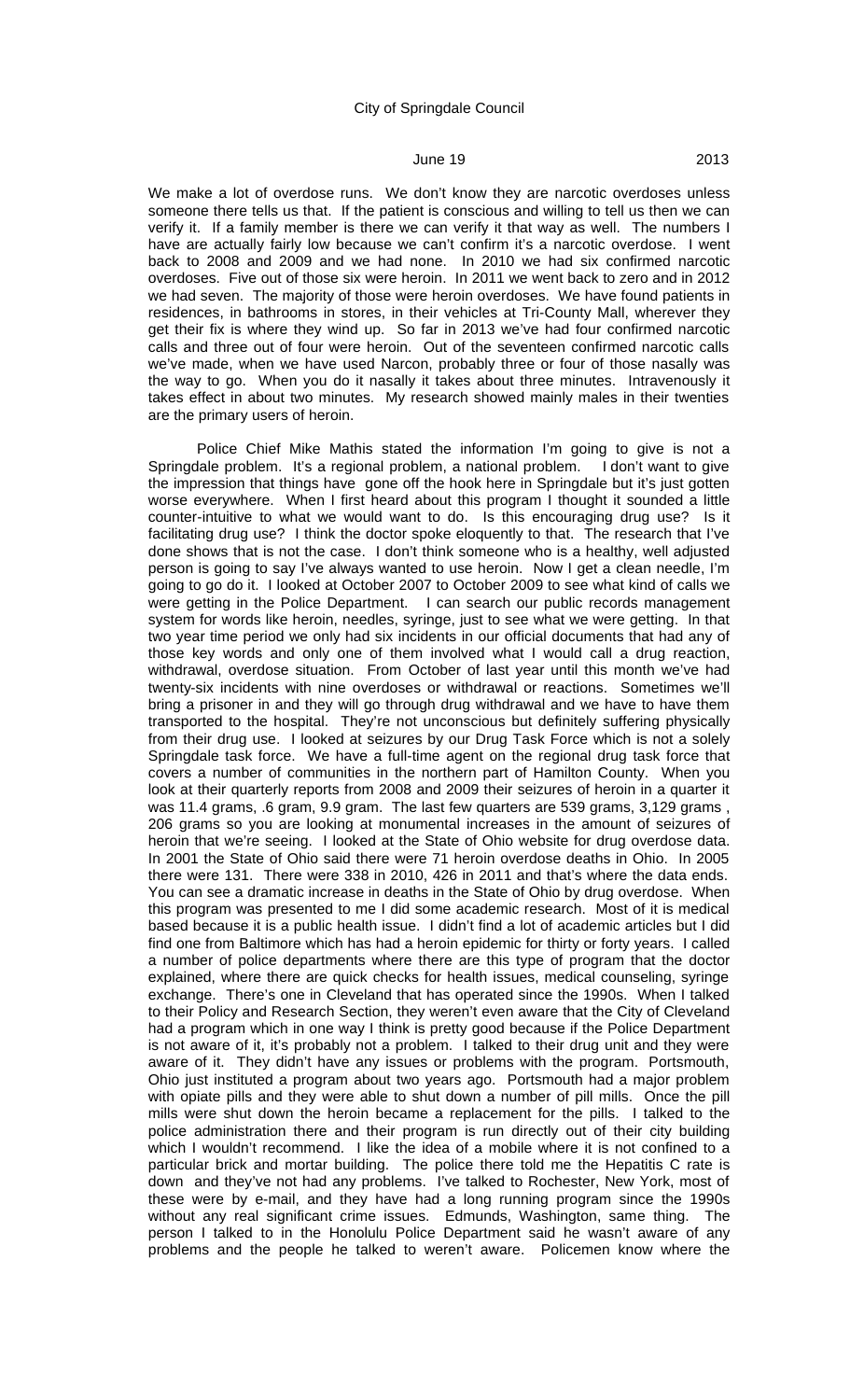problems are. If you call me and ask me where the problems are, I can tell you. I will tell you as Dr. Feinberg mentioned, we have had a Parks and Recreation employee call us because he found a syringe in the garbage can they were emptying. We have syringes on the street corner of Glensprings and SR 4. We've found them in the parking lots of our business district and we found them in one of our garbage cans at the Police Station, where someone probably came in to do their business with us and dumped their stuff before they got taken back to where they knew they would be searched. It is an issue. I don't think it's a specific Springdale problem. When I talked to the drug unit in Cleveland, they told me when you go back twenty or thirty years, this was an inner city, hard core drug addict problem. The people they are seeing using heroin now are teenagers from the suburbs around Cleveland who are coming from affluent neighborhoods. The research I've found showed it did not influence the crime rate negatively and the people I did talk to said they did see some public health care benefit. Most of the people we arrest for heroin don't have their own personal health insurance. We are paying for their health care so it's public health care dollars we are talking about.

Mrs. McNear asked are there plans to expand the use of sharps containers, not that I think people who are using heroin are all that concerned about littering but I just thought that might be another way to keep things off the street if people are uncomfortable about going to exchange needles?

Dr. Feinberg replied we haven't had a specific plan for that. That's not a bad idea. There is a big statewide effort coming out of the Attorney General's office to have drop boxes, many of them are in police departments for people who have narcotic prescriptions left over. We're trying to reclaim the pill part of it. We have to give some thought as to where you would put that and how it would get emptied. In Cleveland and Portsmouth people who are coming to exchange needles bring them in empty detergent bottles, thick plastic bottles with a wide mouth. The actual medical type boxes are expensive and they are big and cumbersome so it's not really something you can hand out to people. But the idea of having some identified locations where needles could be safely discarded is a good idea.

I work in the pharmacy industry and we use those sharps containers all the time. I know some of them are a little flimsy and plastic. If you really want that dirty needle you could cut into it. There might be some other ways. Airports and some businesses have them.

Mrs. Emerson said I salute you on pushing this endeavor. I am a nurse at Bethesda North Hospital. I deal with this on a daily basis. I am very surprised that the large majority is 25 to 35 males. I deal with maternity which are women and we have a large, large population that deal with the drugs. We also see the withdrawals in the babies, the increase in Hepatitis C. When I first heard about the program I wasn't sure that I had bought into it. My big concern was condoning a bad behavior. The reality is that it is here. It is not going to go away at this point. When you shared with us the educational things you can provide, the counseling, the testing for Hepatitis C, those type of things. Will that start right away if we initiate this program?

Dr. Feinberg responded yes, the concept is that we would do all of those things. Now, there is a shortage of drug treatment opportunities in this region. Part of our group is looking for ways to fund more drug treatment slots. Some of them are dedicated to the drug court so that people who are arrested can be remanded directly from court to a treatment facility. We will work with people and give them the appropriate referrals. By having rounded up every single treatment program in the region, we know exactly how many slots there are and where they are. My colleague, Adam Riley is an Ohio Department of Health (ODH) funded person who does HIV and Hepatitis C rapid testing and counseling so we have that expertise and we would make that an intrinsic part of it. You really need to make people aware that they have these problems. They may not seek medical care right away but they will sooner or later. Hopefully we interact with them and it will be sooner.

Mrs. Emerson asked how long is the life of the inhaler for Narcan? How quickly do we have to get them to a facility where they can continue medical care?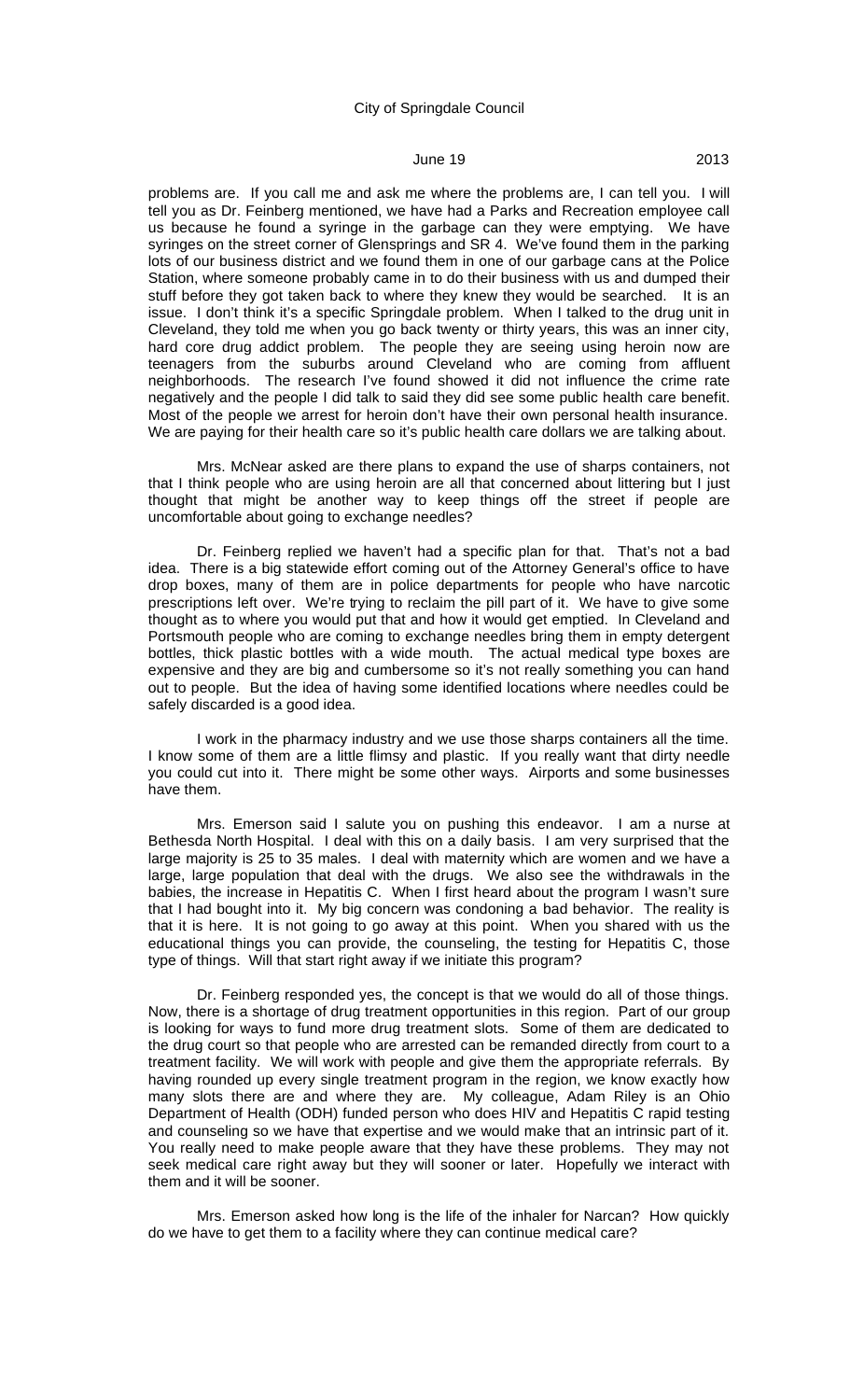# **June 19** 2013

Dr. Feinberg replied that varies from person to person. The kit that has been put together and supported by the ODH prevention part is called Project Dawn and it started in Portsmouth and they'll replicate it here. There is a little packet and in it is a card that has written instructions. There is also a CD so you can watch how to do this. Every packet comes with two syringes and a nasal adapter. It really depends on how much heroin or narcotic you've taken whether you will need one dose or both doses. The instructions say the first thing you should do is call 911. If someone has had a massive overdose they'll wake up from the Naloxone and then as the Naloxone wears off they'll drop back into a comatose situation again so people have to be taken to an emergency room. We have a pilot Naloxone program as part of the CAT House which is a treatment facility in Cincinnati. They give the kits to people who leave the program because recidivism is common with narcotics. They have given out 24 kits and we already have a report of one young woman who was a participant, her mother overdosed. She saved her mother's life with this Naloxone. You can see why you need this Good Samaritan thing because you are going to save the life of people around you. You are not going to save your own if you are passed out. So we want to do all that and it would start like that from the beginning.

Mrs. Emerson asked with your mobile service how will people know where you are going to be when?

Dr. Feinberg stated that is something we need to do homework about. For example, we are going to contact people in this area who use drugs and find out what people think would work for them. Our understanding is that a possible site is a large church here on SR 4 that has a large parking lot and already does a lot of public services like run an AA meetings. That would be a good neutral spot. I don't think this campus is conducive. Really you rely on word of mouth. Once people know it's there it will travel.

Mrs. Emerson asked if I bring in three needles, do I get three? Is there a limit to that?

Dr. Feinberg said no limits. Every dirty needle you bring in gives you a clean syringe. Some people said what if people sell them. I'd rather have people buy the clean syringe than taking one off the street and as addicts have told us, cleaning it with puddle water. No wonder people wind up in the hospital. Sometimes with a group of addicts someone will be the dedicated exchanger. From a public health perspective if you are picking up needles off the street, that's what we want.

Mr. Knox said I commend you for what you are doing. How often will the RV be in the Springdale area?

Dr. Feinberg stated that is something that has to be worked out mutually with the law enforcement here and what the local need is. It could be twice a week with morning hours one day and afternoon hours on another. It will depend on the information we gather.

Mr. Knox asked, if a citizen comes across a used needle, how should they handle it and what should they do with it?

Chief Mathis said I would ask them to call us. It's important for us as law enforcement officers to know where those are being dropped, and we have containers in our police cars that we can put those needles in and carefully handle them. Then we dispose of them properly.

Dr. Feinberg said the last thing I would want a good spirited citizen to do is pick up a needle in the hopes of cleaning up the neighborhood and then getting stuck. Mrs. Emerson probably knows this. Because it was so common for health care people to get stuck with needles they developed a whole new system of how syringes are made. People used to recap them and miss and stick themselves. Now, they can't be recapped. That's already the standard of care in health facilities. We don't want any residents of Springdale picking up needles. It's too dangerous. It's too easy to get a disease.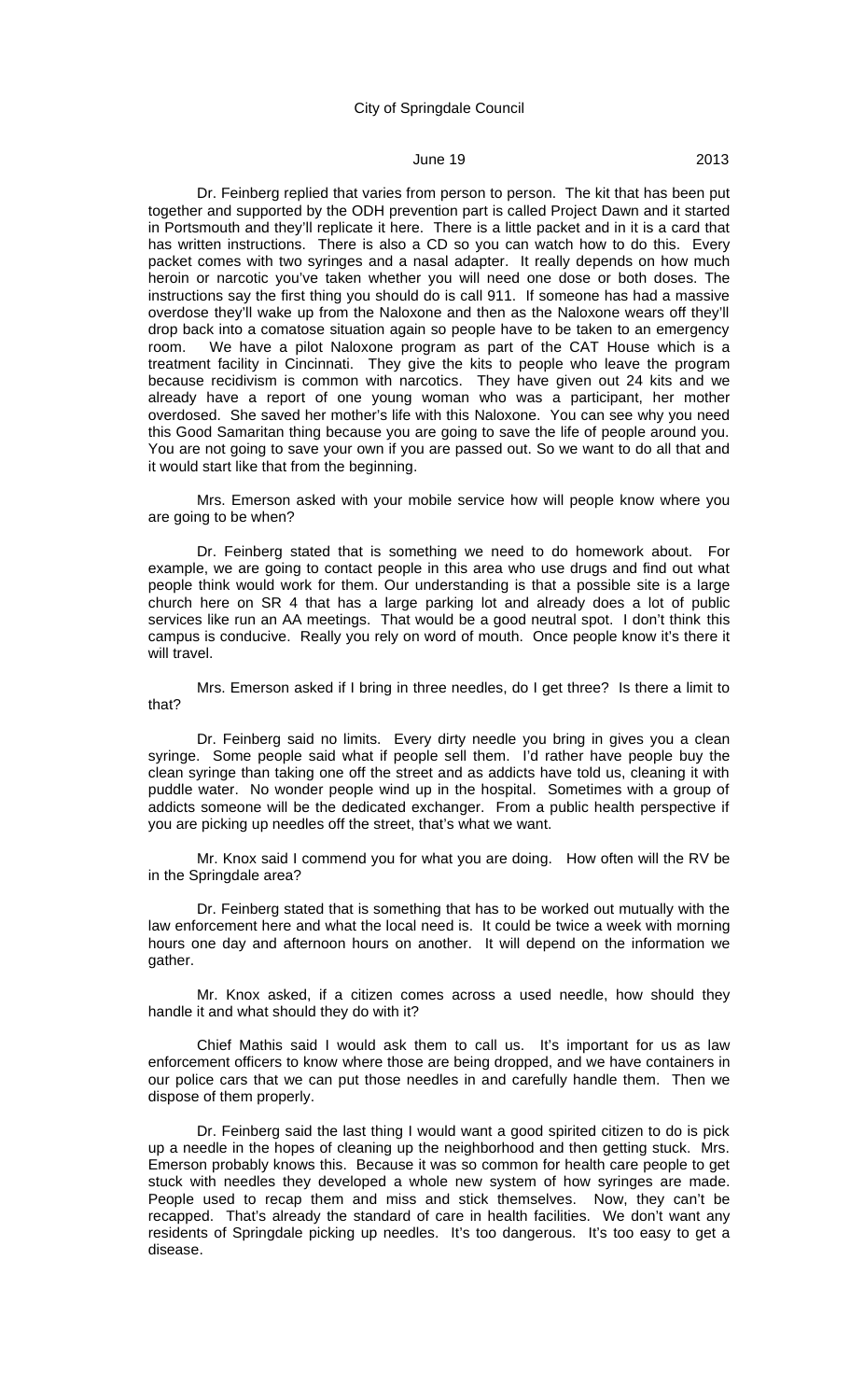Mr. Hawkins said I too think it's a very good program. I don't question whether or not to have a program. I do question whether or not to have a program in Springdale. Like anyone else up here I want to make sure our police and fire personnel are taken care of. My concern, from ten years in the justice system, comes from knowing with drug use comes other things, crimes, theft, folks selling drugs, along with that comes guns and potential violence. My concern is, if Springdale is not a place where drugs are being used, heroin is being used more than some of our neighboring communities, and we are bringing folks into our communities, I'm concerned about the increase of those other things that take place tangentially. Statistically, we have Baltimore where they have a big heroin problem anyway, you have all that other stuff there so there's not a statistical increase I would expect to see there. If things were rampant in Hamilton and we're next to Hamilton and folks are coming into Hamilton, Springdale doesn't have the same problem Hamilton does, I'm concerned about those folks coming in and out of our community.

Chief Mathis said I share your concern obviously as the person who feels responsible for protecting Springdale residents from crime. I asked some very specific questions to the people who have these program. I asked them, are these programs where someone is coming to get these needles, going out in the parking lot and shooting up or passing out as they drive down the street? I've been told by everyone from Hawaii to Portsmouth to Cleveland, no, they have an understanding. Addicts have an understanding. The program workers have an understanding. That's not the smart thing to do or the program won't exist. In any of the studies that I've seen, this hasn't had any affect on crime in the area. I tend to think that what you'll see, if you are an IV drug abuser in Springdale you are not going to the Springdale RV because your neighbors might see you. Your friends and co-workers might see you. They're going to go in Clifton, St. Bernard, etc. I think there may be some people come here who don't live here. I think the thing I appreciate in this program is that it's not a brick and mortar location. I think you'd be much more likely to see that if that issue occurred. This is a rotating platform. I think it will be primarily in places in Cincinnati and more communities more than it will be here because I agree with you. As far as drug problems go we've got it better than most. However, it does still exist here. I think as it rotates around, that's what is going to prohibit it from drawing crime to one specific location. I do want to add, this is not a get soft on crime issue. If we catch you with heroin in Springdale and this program is in existence, you're going to be arrested. If we catch you trafficking in heroin in Springdale you're going to be arrested. If you're down in one of our pharmacies trying to get Oxycotin or whatever illegally, you are going to be arrested. If we catch somebody over here in the parking lot with needles in their pocket, they're going to get arrested. I think the issue with law enforcement, when you talk about exclusions, these are misdemeanors of the fourth degree, not that it isn't a crime. You have to look at what the greater good is. When someone walks out of that RV I don't know why they've been in there. I think it would be unconstitutional personally to stop everybody who walked out of a medical RV and tried to shake them down. They could have gone in there just to get a quick test for pregnancy or Hep C and not gotten needles. They may have gone in there to get counseling information and not received needles. I don't think it is our right to just mass stop vehicles that visit a medical health care facility on the off chance that they may have obtained some type of drug or drug instrument. If they leave there and commit a crime they will be arrested. The doctor understands that. She supports it. She lives in a community. She doesn't want to see crime in her community anymore than we want to see crime in our community. It's a valid concern, Mr. Hawkins.

Mr. Hawkins asked do we have any statistics about places where they have a syringe exchange program where you have a similar demographic, not being a primary source but an outside sources?

Chief Mathis said I've been getting my master's degree at UC so I've been exposed to a lot of academic research and I thought I would find stuff on this. I thought it was difficult to read criminal justice academic research but the medical stuff is off the hook. I can't understand a word of it. I read the abstract. The issue is there is only one academically written article I could find. It came from Baltimore and it looked at areas in Baltimore that had the syringe exchange program versus other areas. It found no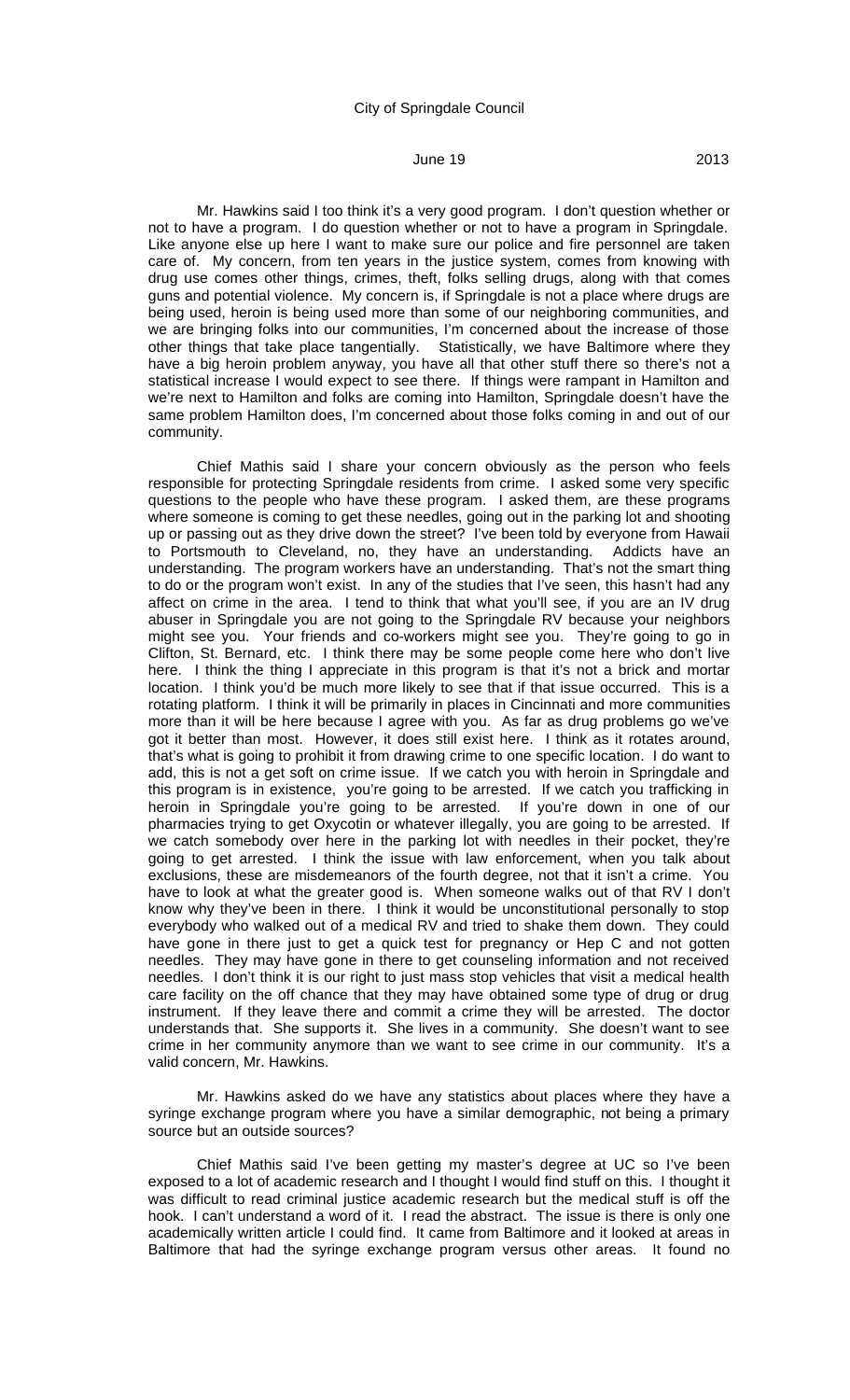# June 19 2013

correlation between the locations where there is a syringe exchange program and the places in Baltimore that didn't. Having talked to the Chief in Portsmouth, they run theirs right out of their Health Department which is in the same building as the Police Department. I wouldn't recommend that and we're not doing that if you approve this but he said he did not see an issue with it. In Cleveland most of the officers didn't even know there was a program. The drug unit, for different reasons, found it to be a useful program. I can't see the future. I can't tell you how it's going to affect us other than what I've seen in talking with other people in other communities.

Mr. Squires said I want to personally thank Councilwoman Holly Emerson for bringing up the logistics of this program. It was thoroughly discussed in the Board of Health meeting when Dr. Feinberg presented this program. Council, we're at the point where they are asking for our support. To remind Council as I understand it, under Ohio law, the Health Commissioner of the City of Springdale has the authority to issue such an executive order without Council's approval. The board on the other hand wants Council's approval. They received this program and were in favor of it. They asked it to be presented to Council. Basically, it says if Council approves it, it's a go. If Council says no, it's a no go. That's where we are at this point. I want to commend everyone who has spoken and I can see there are more lights. I think everyone needs to be heard.

Mr. Vanover said I'll be quite frank. When I first heard about this my first thought was I'm condoning bad behavior. I think we as a society do that too often. I did some research myself. Baltimore was one of the first sites that came up in the search. I found a couple from the World Health Organization that were leaning more heavily on the HIV issues. My biggest question is what does our support cost us? Is there a monetary issue or is it just our blessing?

Mayor Webster responded there is absolutely no monetary support required for this program. Our involvement from the Health Department will be strictly on a voluntary basis. There is no requirement and has been no request for a monetary commitment.

Mr. Vanover said for clarification, do we know which church is involved.

Mayor Webster said I'd rather not get involved publicly. We have a couple of churches in mind that we think would be ideal to house this but I think I'd like those conversations to be private at this point. I can assure you if you give us the go ahead with this we are not going to house this on the City campus. We will find a place off site.

Mr. Vanover said the potential is there that people coming in for a needle exchange to have the goods with them. Is there an easement that we're granting because I don't buy "look the other way".

Chief Mathis replied as far as who is coming into Springdale, we are seeing the effects of heroin now. One issue that I clearly understand through my research in criminal justice is what we call the dark or hidden figures of crime. Not every theft is reported. When you talk about a crime like drug use the only time that becomes known to the public safety forces, whether fire or police, someone overdoses, we pull you over for having expired license plates when you have an ounce of cocaine in the car, or maybe you get a home invasion robbery that is drug related, act of violence related to crime. There could be people sitting here in this city right now and if no one overdose and no one commits an act of violence, no one is going to call us and we're not going to know. When you look at the numbers, usually what you see is the tip of the iceberg. That's not saying Springdale has a major problem. I think we're better off than most communities in this region when it comes to this problem. We had a motor vehicle pursuit with a driver who had an ounce of heroin on him and it caused serious injuries. We had a person in one of our public retail establishments go out of control in the bathroom and tearing the place up. He had heroin stuff on him. Our drug task force is very focused on heroin right now. Our officers are very focused on heroin as they need to be because when you reach into someone's pants pocket or coat pocket to search them when you arrest them you don't want to come out with a syringe stuck in your hand. We had that happen to one of our officers when I first started here and I don't know how long you have to wait to find out if you are going to be okay or not, but it might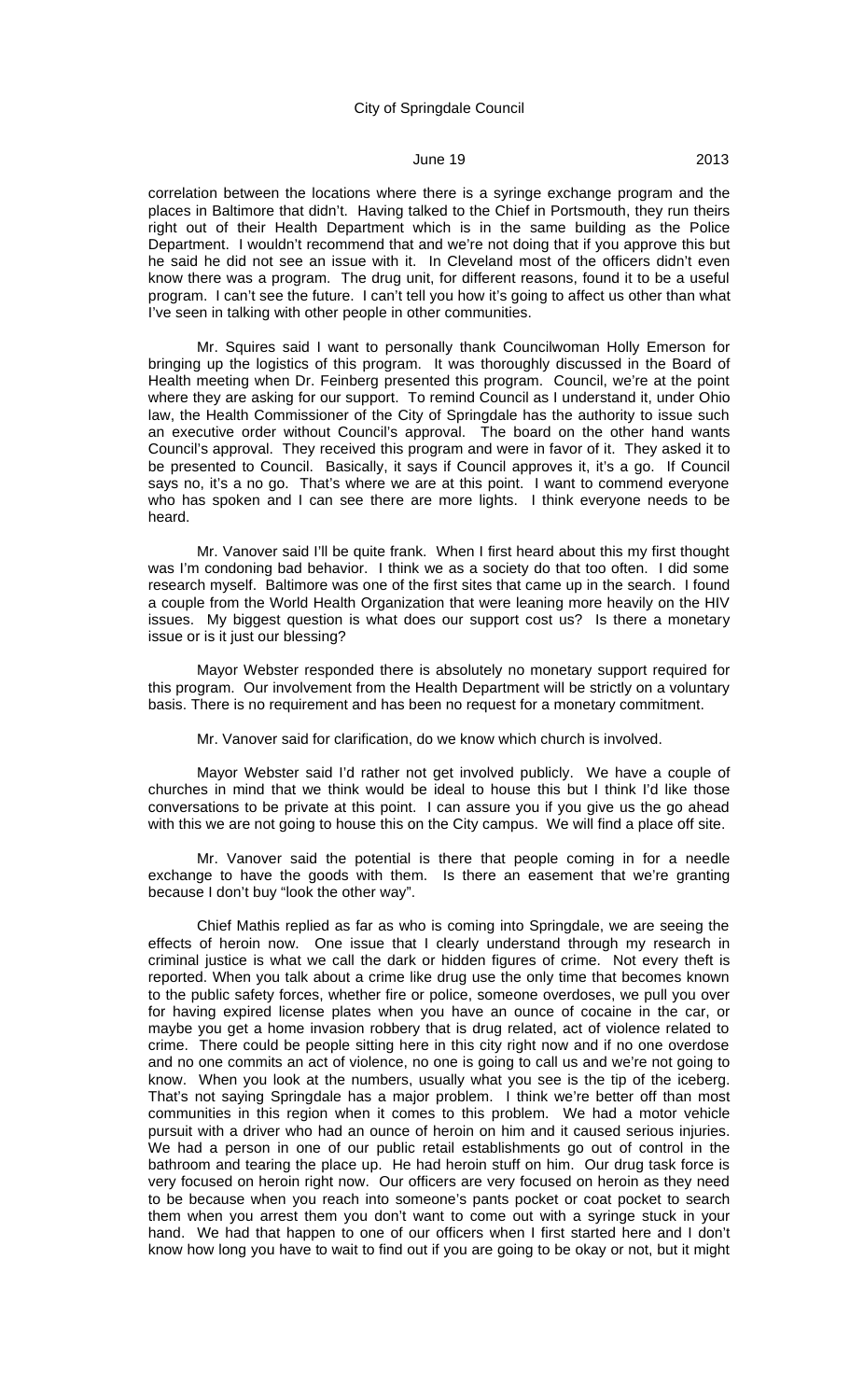# June 19 2013

be a while and that's an awfully scary time period. We want to protect ourselves and we want to protect the community. That's what we are sworn to do. To get back to your final thought, the law enforcement agencies I talked to, if someone walked out of that RV and got a car and was wigwagging down the street because they were high on heroin, they are going to get pulled over and get arrested. If someone walks out of that RV and drives away I don't think we have articulable probable cause to stop them simply because they visited a medical facility. I'm not a fan of creating some kind of exclusionary zone of X number of feet. I think the hallmark of any good law enforcement agency is using reasonable discretion. The issue is to me that would be no different than us sitting outside an alcoholics anonymous place hoping to catch a drunk driver, or sitting in front of a place that sells alcohol just hoping that someone is going to come out, get in a car and drink and drive. I asked the police chief in Portsmouth and he said if they have heroin with them, they use it as soon as they get it. I was worried that we would have people passed out in parking lots or wrecking into telephone poles. There is a clear understanding with the health care providers and the people in that community that they are there to be helped and if they screw that it up, it's going to end so they have not seen those kinds of problems develop in those locations. I don't think it's going to be a problem and if it is, we'll start arresting people and it will affect the program and we'll have to either make adjustments in the way the program is provided or, at any time the Health Commissioner can withdraw her consent to the program. We're not under any obligation to be stuck with this. We can assess it on a regular basis.

Mr. Vanover said we just ran into the disposal of pills and our pharmacist told us to put them in a container with cat litter and boiling hot water and that will get rid of them.

Chief Mathis stated we are trying to get one of those disposal sites at our police station because we do have people who want to get rid of old medications. There are more regulations involved in that than you would believe.

Mr. Diehl asked what is the benefit this program would have on your departments?

Chief Hoffman said from a Fire Department standpoint, if they are going to be distributing Narcan in the spray, it may decrease our number of runs. If we end up getting called and we administer additional narcan we are required to transport to an emergency department. As far as the needle exposure, once they've used a needle, rather it's one time or ten times, the needle is still dirty.

Mr. Diehl said you can get this medicine with our without the program.

Chief Hoffman replied yes, we carry it on our paramedic units.

Chief Mathis said I've really researched this. I don't think it is going to affect us from the criminal justice perspective at all. I guess that's the good news. From a public health perspective and the greater good of the community, if we keep several people from getting a heart infection that Dr. Feinberg elaborated on during the Board of Health meeting, that's \$100,000 to \$200,000 of public health care money that isn't being spent. If, in the long run, this gets people to stop using heroin, then they may not commit crimes to support that drug use and they may become more productive citizens who get jobs and pay taxes and that's something we're all supportive of because that's how the government operates. Finally, if we stop finding needles in the community, that's a public health concern but generally speaking we are who the people call to come out and deal with almost any issue in the community. Most of what we do isn't law enforcement related; it's service related. The fewer those needles we encounter the better.

Mr. Diehl said I'd like to know if there has been a study on the economic effect on property values in the community.

Chief Mathis said I have not studied that. I would think in a mobile platform like this that is not in a residential neighborhood,.. . .I don't believe anybody here would have an answer for that.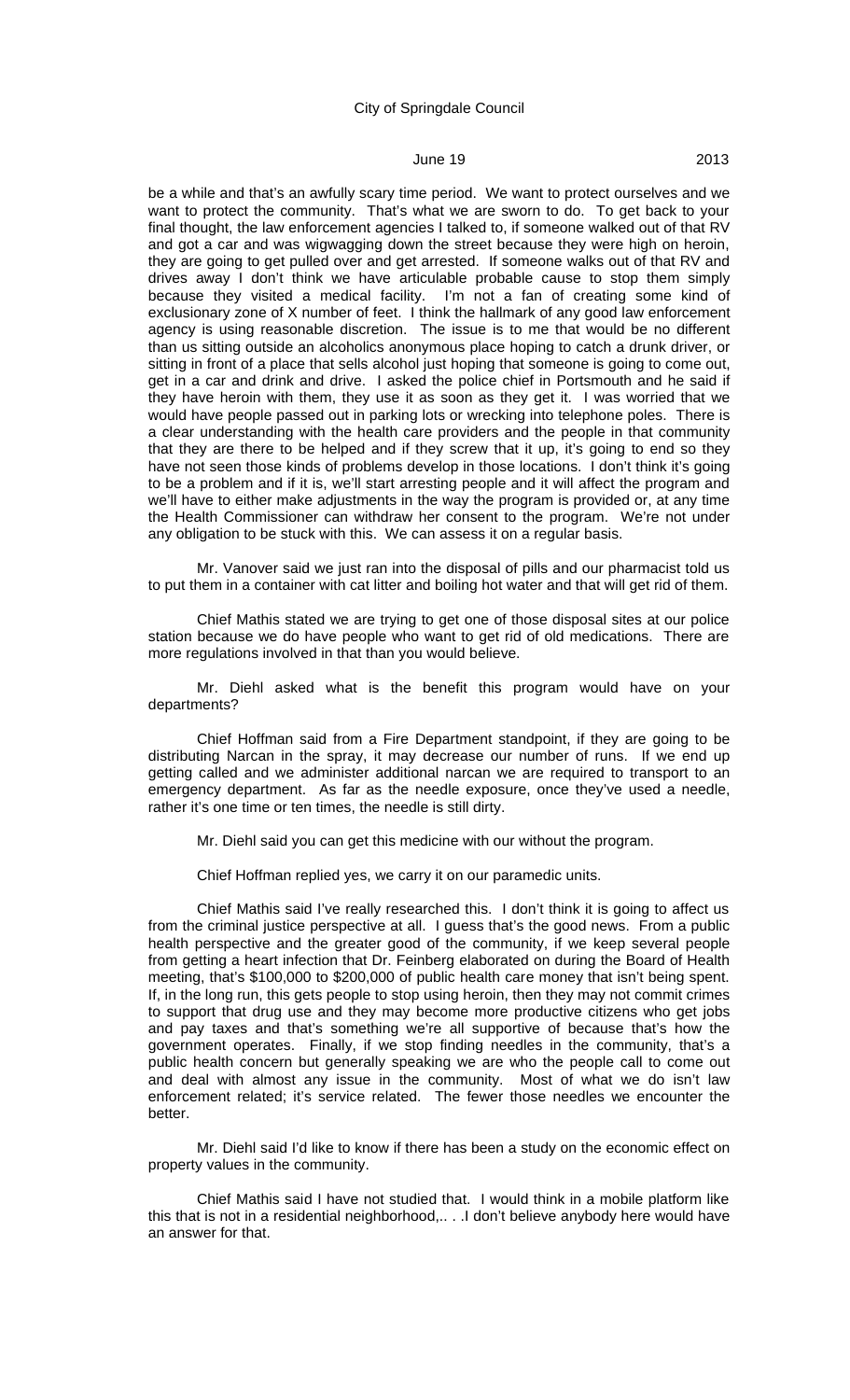Mr. Riley said there was a study in Seattle that came out in 2006. They only looked at mobile units but they couldn't find any negative affect on the economy. They did find that in the long term it had more of a positive impact because they were able to get people into treatment and into the job market.

Mr. Diehl said you said economy but did they do anything on the property value?

Mr. Riley replied no because the unit was mobile and not in the same place all the time and it was only in a certain area for three to four hours at a time.

Mr. Diehl said to Dr. Feinberg, I commend you on your effort even though I may or may not agree with it.

Dr. Feinberg said I'm an infectious disease expert and have been doing HIV/Aids research since the beginning of the epidemic. I got involved in this because when I was the hospital infectious disease consultant I kept seeing people come into the hospital with these infections that I knew reflected injection drug use because I had been at Hopkins before I came to UC. Baltimore has an enormous problem and I had been here eleven years and had not seen these things. In 2005 I started seeing things take off. I did a two week stint in the hospital and saw four people with endocarditis which is a heart infection and can cause heart failure. A few months later I saw it again. I started looking for other interested people and that's how I met Adam Riley and a whole group of people. Now I'm becoming licensed to provide suboxone to people which is a way to detox and maintain heroin addicts that's less problematic than methadone. We see people in our clinics with HIV and Hepatitis C and you can't treat a chronic viral infection if people are out on the streets shooting up all night. You need to take pills on a regular basis. I have taken care of a number of former addicts who have cleaned up. I know it's possible. We aren't going to save everybody but we shouldn't be losing our young people.

Mr. Parham said relative to how it benefits our two public safety departments, fewer needles in the community benefits us all. The question was if the individual takes three needles in, does he/she get three in return. The response was yes. If that individual uses one of those needles and we have to provide a service, the remaining needles on that person are clean needles. It lessens the risk for our public safety officials being harmed. Hopefully, with the success of this program there are fewer service deliveries as a result of these issues. Relative to property value, economic development impact, I think it's reputation. It is how one chooses to perceive the success or failure of this program. Whether we are successful in getting fewer needles in the environment, more of the addicts in treatment, we're lessening the impact in our community. If there is this perception, as I've seen since we began having this discussion, there is this fear that all of a sudden because there is a needle exchange program, all this crime is coming, all the drug addicts are coming to Springdale. The reason I had these two gentlemen here this evening is not only for the elected officials but to let the public know we are dealing with this issue right now. It is not new to us. It will not come about because of this program. Many examples that these two gentlemen can give you such as some of the locations where we found the needles and some of the instances they have had to address while we're providing services. The program is about addressing infectious disease. An element of the program, just an element of it is the exchange of needles. That's not the program, and if we can get away from that focus, because if you can get them into the RV, you may begin to build that trust and help that individual realize that he/she has a problem. I had an opportunity recently to hear the Hamilton County Coroner speak at a Center for Local Government luncheon and she indicated to us that heroin is the most addictive drug out there and it's the cheapest drug. According to her, you can purchase it on the street for \$5. It's one of those drugs that when you try it for the first time, it gets into your system and you have an addiction to the drug. It's a part of this overall program to help these individuals get some help in order to address the issue. Is it going to eliminate what we have to deal with now in finding needles and the addicts around greater Cincinnati? No, but I believe there are some individuals who will take advantage of it and benefit from it. As they benefit from it, overall society benefits and the City of Springdale benefits. Dr. Feinberg, what is your funding source for the program?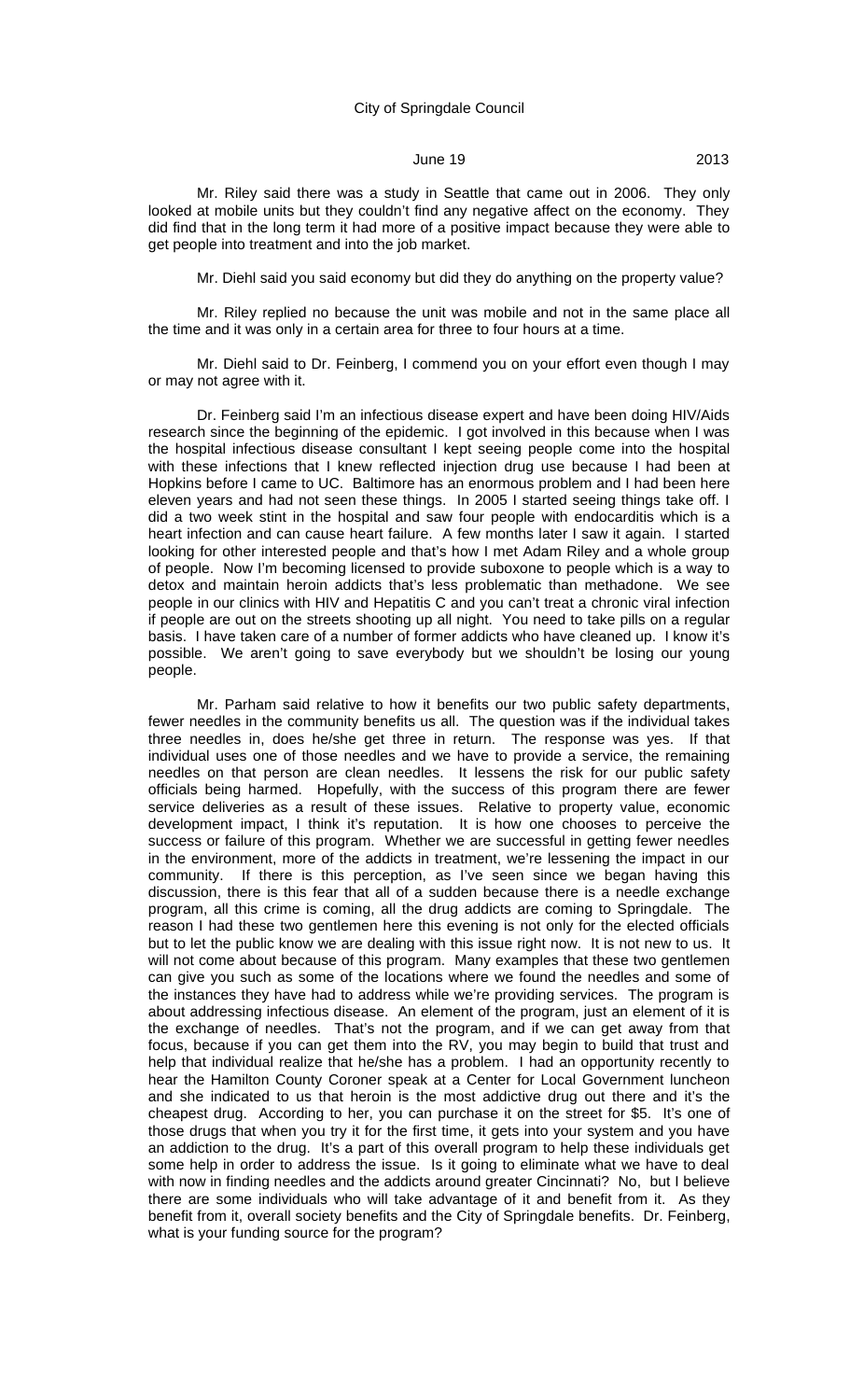Dr. Feinberg said we have initial funding from the Health Initiative of Greater Cincinnati to get this off the ground. I will have to find funding after that from different sources. I am already thinking about grant writing and foundation support. I've begun to meet a lot of parents whose children are caught up in this and I hope we'll be able to be set up as a 501.C3 and be able to get charitable donations to keep this going. I can't tell you now that I have funding to keep this active on and on and on, but I've been working on it for years and I'm determined. I have money to start but not a source to continue it, but I'll find it.

Mr. Parham said in your slides when you showed the different service groups that are impacted by this, the Chief responded to one of the questions about what to do if you find a needle. My concern is that we have full-time, part-time and seasonal kids working in our parks and public facilities emptying trash receptacles that run the risk of encountering this. I think we need to educate our employees on how to properly deal with the needles.

Dr. Feinberg said we'd be happy to provide that instruction to people. I'm sure you are concerned also about liability issues but the most important thing is to be armed with knowledge, to know what to do and not to do. You will probably not be perfectly successful because sometimes needles are hidden. I think it's part of the health aspect and we'd be happy to instruct people and make information available that you can pass out to your employees.

Mayor Webster said I think we've had a wonderful discussion here as we did with the Board of Health when Dr. Feinberg made the presentation there. You had a lot of great questions. Let me make a couple of closing comments. This is not a Springdale problem. It is a regional problem. I think we have been very privileged that we have a health department. We have one of five health departments in Hamilton County. By virtue of having a health department we now have the opportunity to help not only Springdale but this region. None of the other four districts to this point have voted to implement this program. I think it gives us an opportunity to show some leadership. The easiest thing Council can do is say don't do the program because we may suffer some negative press. We may get some negative reactions from some people so why take the chance. Let's just put our head in the sand and go on with business. I urge Council not to do that. As was indicated before, the State law allows the Health Commissioner, Mrs. Mitrione and the Board of Health to institute this. I think we'd be very foolish not to do that and we want Council to come along with us. We'd very much like to have the unanimous support of the entire Council. I think we have an obligation to do that and I would certainly hope that you can find your way clear to support this endeavor.

Mrs. Emerson said I'd like to make a couple of statements to residents and to Council. Drug use is not going to go away. This program isn't going to eliminate the problem but if we can decrease the health care costs, make it safer for our public safety and the community residents, we've made a big move. Along with all that if we can save one person or get one person recovered, I believe the program is worth it.

Mr. Vanover asked are the syringes like the insulin type needles?

Dr. Feinberg replied the preferred needles to use are the ones diabetics use.

Mrs. Harlow said if one person can be helped or one family get help for a loved one it would be worth it.

Mr. Squires made a motion to accept the needle exchange program offered by Dr. Judith Feinberg. Mrs. Emerson seconded.

The motion passed with 5 affirmative votes. Mr. Diehl and Mr. Hawkins voted no.

Dr. Feinberg said we'll be working with Mrs. Mitrione and Chief Mathis to get all the details ironed out. I would image that the earliest we can do this is September as there is a lot to work out plus I'm having knee surgery this summer. We'll work together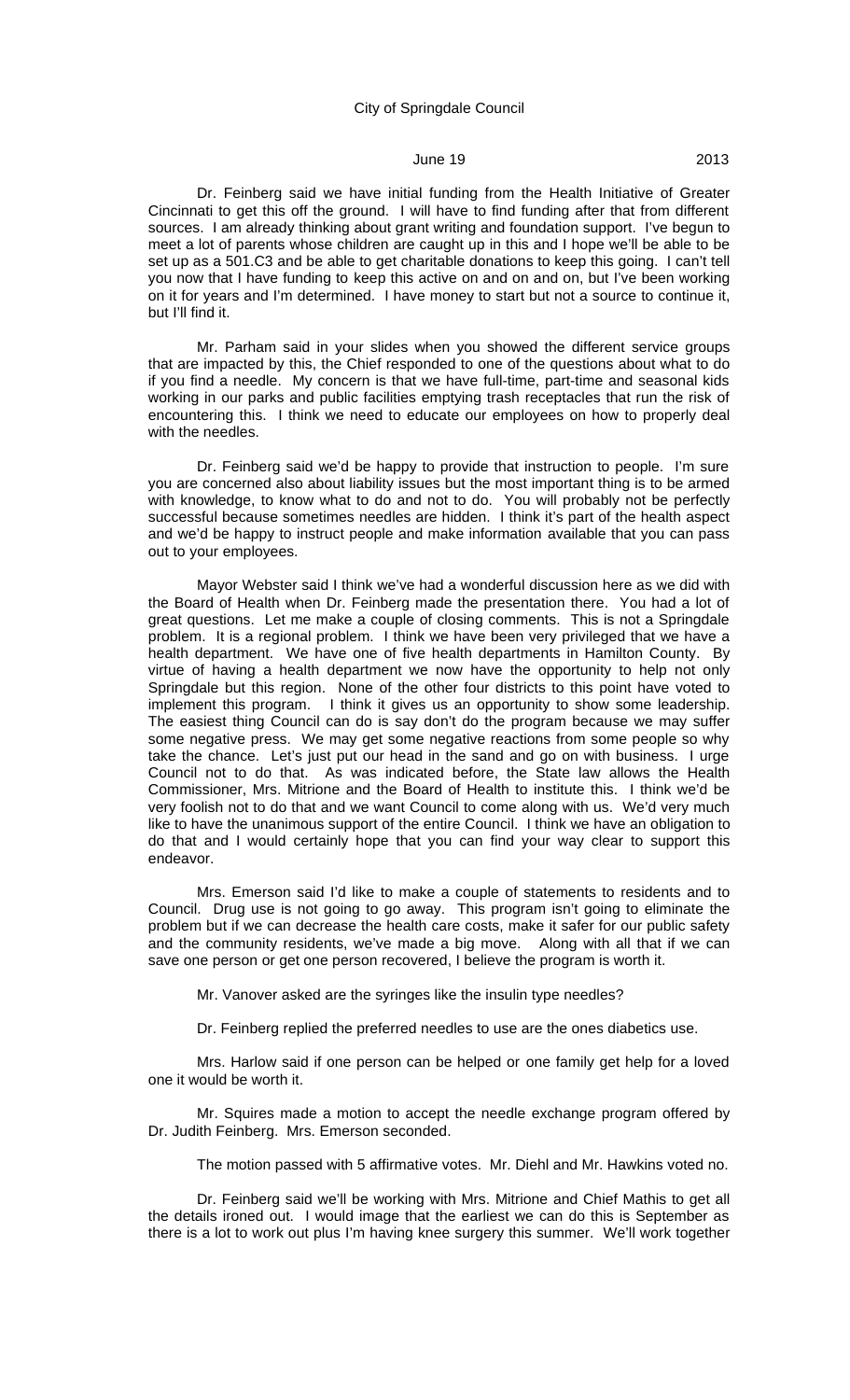# **June 19** 2013

with you and I'll keep you updated. I really appreciate your confidence and support. I don't think you will be sorry.

Mayor Webster said with the passage of the motion Mrs. Mitrione and I will proceed with trying to find a place to house this off the City campus. Once we've achieved that we'll have an emergency session of the Board of Health sometime this summer to reconfirm what we have done and the charge we were given in May to get Council involved and find a place to house it.

Mr. Parham said there are a lot of details to be ironed out about the program. As we pull the program together perhaps you can come back before Council and provide additional details.

Mrs. Emerson said I am more than willing to help in any way I can to support it.

#### ORDINANCES AND RESOLUTIONS

Mrs. Harlow said we need an amendment to R1-2013 which is HB 5 to be retitled R3-2013. Mr. Vanover made a motion to make the amendment and Mr. Knox seconded. The motion passed with seven affirmative votes.

#### ORDINANCE NO. 19-2013

ACCEPTING A BID AND AUTHORIZING THE MAYOR AND CLERK OF COUNCIL/FINANCE DIRECTOR TO ENTER INTO A CONTRACT WITH ADLETA, INC., FOR THE 2013 STREET IMPROVEMENT PROGRAM AND DECLARING AN EMERGENCY

Mr. Vanover made a motion to adopt and Mr. Knox seconded.

Ordinance 19-2013 passed with seven affirmative votes.

Public Hearing

RESOLUTION R4-2013

ADOPTING THE TAX BUDGET OF THE CITY OF SPRINGDALE FOR THE YEAR JANUARY 1, 2014 THROUGH DECEMBER 31, 2014

Mrs. Harlow opened the public hearing. No one came forward. The public hearing was closed.

Mr. Knox made a motion to adopt and Mr. Vanover seconded.

Mayor Webster said I think the budget being submitted here to the County is extremely conservative on the revenue estimates which is traditionally what we've done over the years. We are projecting 2014 to be about \$477,000 less than what we took in last year. Even though we have some substantial changes like the estate tax goes from \$683,000 in 2012 down to zero. I hope it doesn't go down \$477,000. I'd rather err on this side than the other.

Resolution R4-2013 passed with seven affirmative votes.

OLD BUSINESS

NEW BUSINESS

Mrs. McNear said you have a liquor license for Blue Agave. There were no objections.

MEETINGS AND ANNOUNCEMENTS

| <b>Housing Committee</b>   | $\overline{\phantom{a}}$ | Jun 21 |
|----------------------------|--------------------------|--------|
| <b>Planning Commission</b> | $\overline{\phantom{0}}$ | Jul 9  |
| Board of Zoning Appeals    | $\blacksquare$           | Jul 16 |
| Council                    | $\blacksquare$           | Jul 17 |